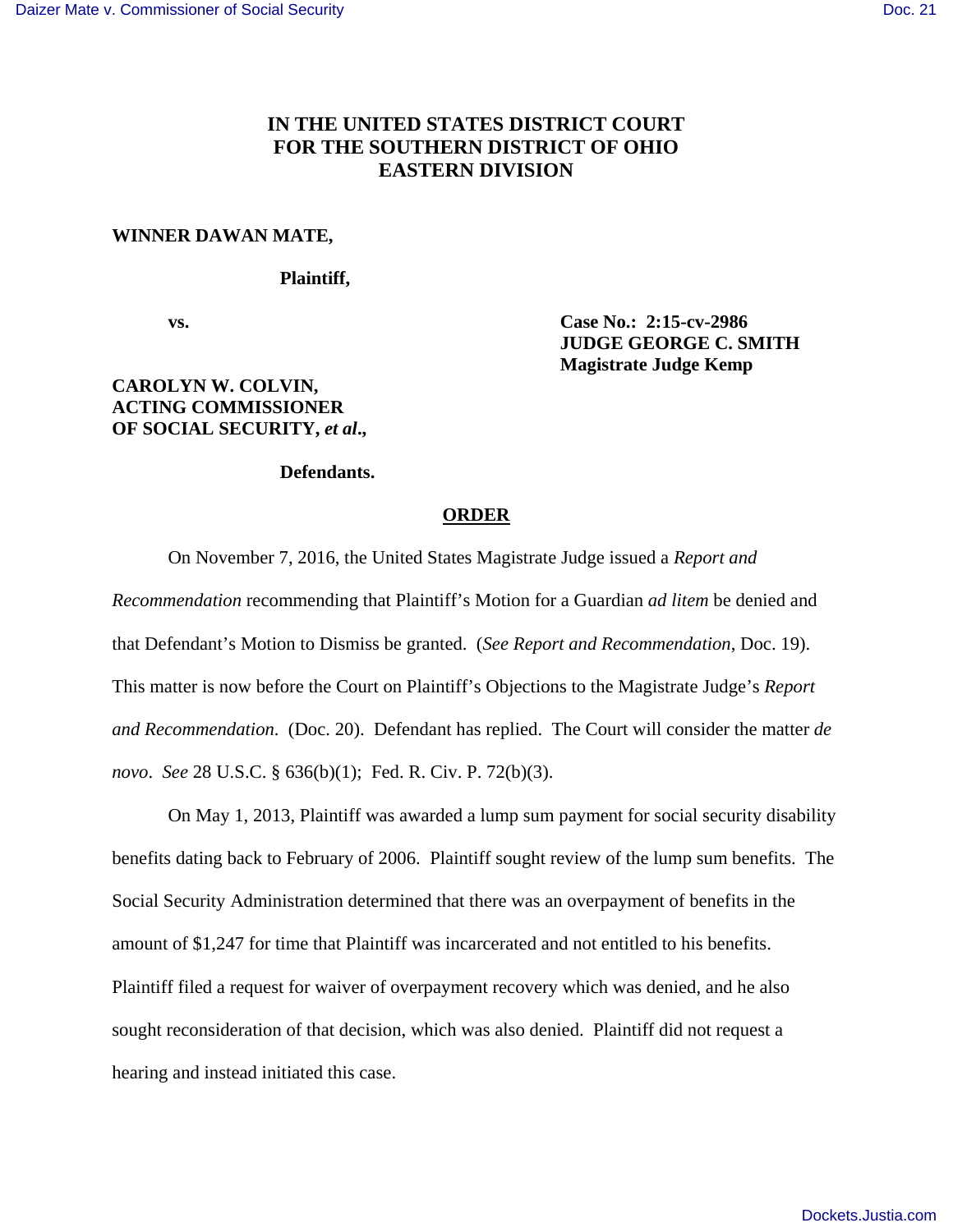Plaintiff is seeking review of his lump sum backpayment, as well as the overpayment waiver determination. He also seeks access to the Social Security office.

 The Magistrate Judge concluded that Plaintiff must receive a final decision on his lump sum backpayment before bringing a case in this Court. Plaintiff's claim with Social Security was initially misplaced, but is now being processed by the Social Security Administration.

 Plaintiff's objections are that the final decision requirement should be moot or waived because he had no other means of resolution of his claims until he brought this case. Further, he asserts that without intervention by this Court, the Social Security Administration would not have acted on his claim. He claims that Defendants committed neglect, injustice, criminal mischief without repercussion.

 Plaintiff also objects regarding another motion he filed to move or consolidate with Case number 2010-cv-668. And he again argues that his motion for a guardian *ad litem* should be granted because he is incompetent. Finally, he argues that his civil rights have been violated by being denied access to the Social Security Administration. (*See generally* Doc. 20).

 The Court has carefully considered all of Plaintiff's arguments in the responsive brief and in the Objections to the Magistrate Judge's *Report and Recommendation*. The Court agrees with the Magistrate Judge's analysis of the issues raised. For the reasons stated in the well-reasoned *Report and Recommendation*, this Court finds that Plaintiff's objections are without merit.

 Based on the aforementioned and the detailed *Report and Recommendation*, the Court finds that Plaintiff's objections have been thoroughly considered. Accordingly, the *Report and Recommendation,* Document 19, is **ADOPTED** and **AFFIRMED.** Plaintiff's Objections are

2